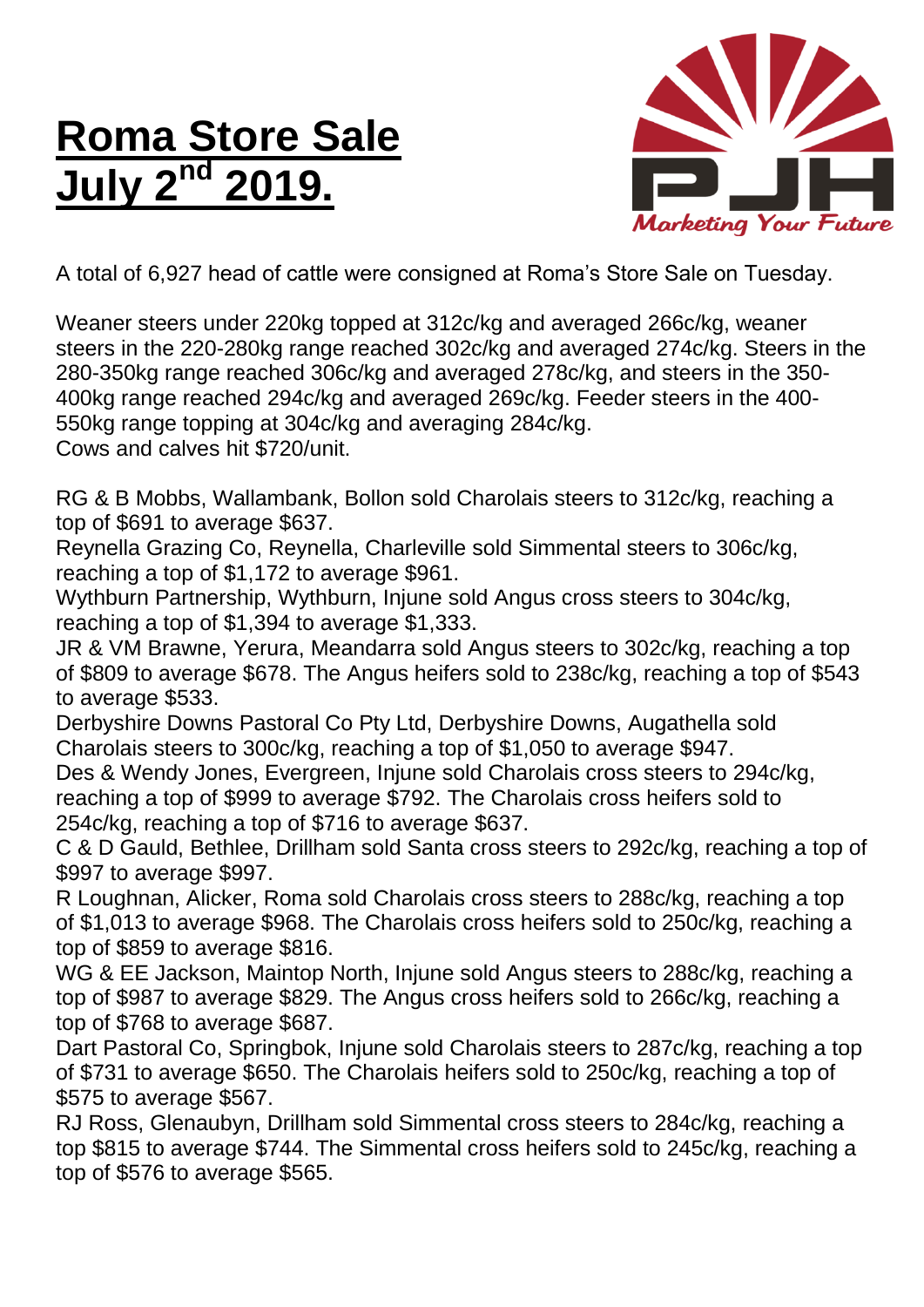GA, MA & SA Maunder, Macarra, Wallumbilla sold Angus cross steers to 282c/kg, reaching a top of \$1,121 to average \$951.

Heifers under 220kg topped at 246c/kg and averaged 212c/kg, while heifers in the 220-280kg range topped at 254c/kg and averaged 221c/kg. Heifers in the 280- 350kg range topped at 266c/kg, averaging 224c/kg. Heifers in the 350-450kg range topped at 284c/kg, averaging 242c/kg.

Bassett Cattle Co, Jennavale, Roma sold Santa cross heifers to 266c/kg, reaching a top of \$1,056 to average \$1,023.

DW & JL Sullivan, Studley, Roma sold Angus cross heifers to 260c/kg, reaching a top of \$1,066 to average \$849.

BJ & WR Taylor, Marjundale, Injune sold Charolais cross heifers to 257c/kg, reaching a top of \$1,025 to average \$912.

J & N Dingle, Belford, Injune sold Santa cross heifers to 250c/kg, reaching a top of \$1,088 to average \$925.

Gwenbrook Farms sold Charolais cross heifers to 247c/kg, reaching a top of \$597 to average \$565.

Moyallen Pastoral Co, Moyallen, Morven sold Angus cross heifers to 240c/kg, reaching a top of \$440 to average \$373.

Cows in the 300-400kg range reached 200c/kg and averaged 154c/kg, while cows in the 400kg-500kg range reached 230c/kg and averaged 181c/kg. Cows over 500kg topped at 252c/kg, averaging 210c/kg.

Kindee Pastoral Co, Cowangah, Taroom sold Santa cross cows to 240c/kg, reaching a top of \$1,488 to average \$1,242.

Stinson Pastoral Co, Roma sold Charolais cross cows to 227c/kg, reaching a top of \$1,397 to average \$1,205.

## *PJH sell 1 st position next week.*

*Please be aware that all cattle being sold must be accompanied by a National Cattle Health Declaration as well as NVD*